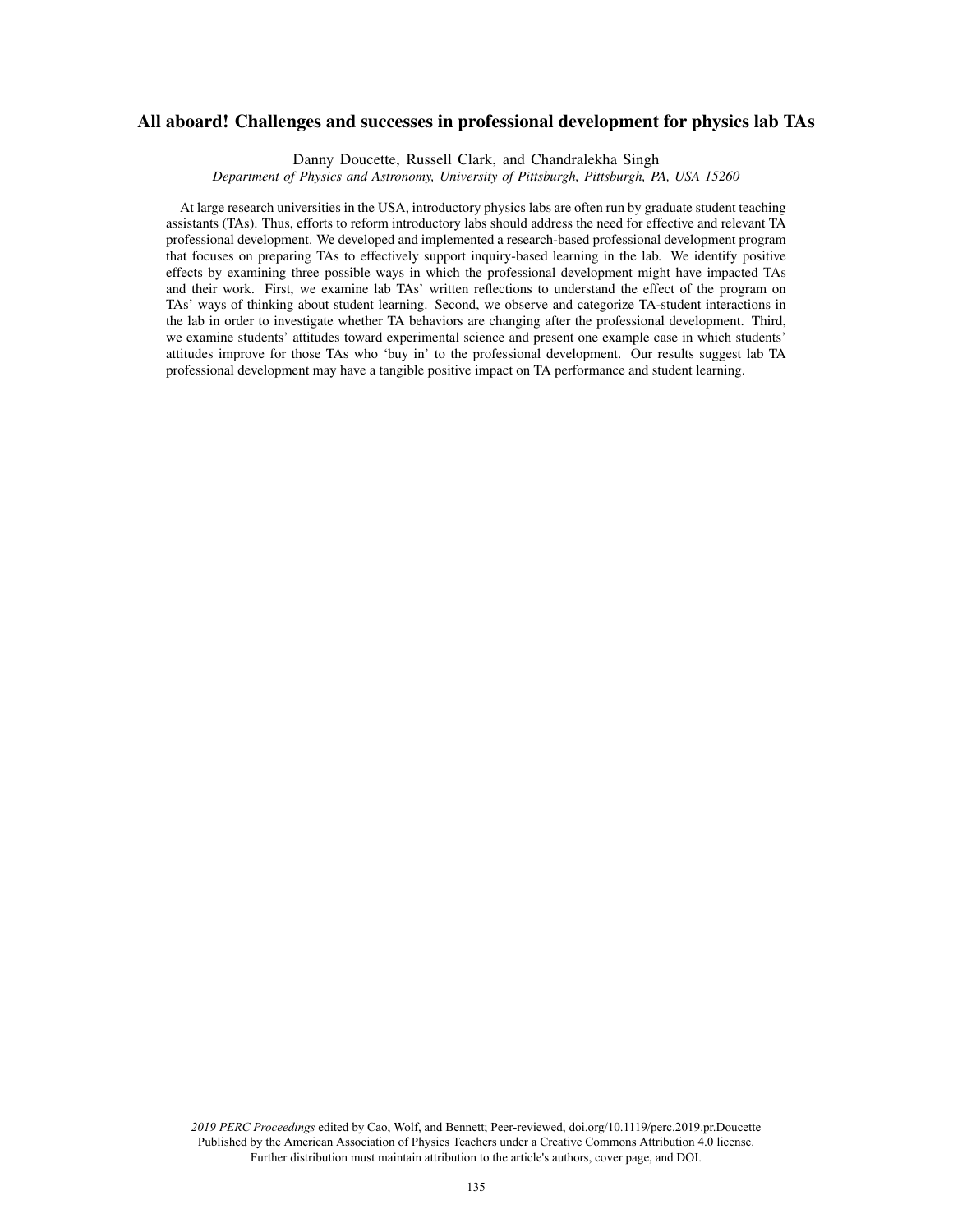#### I. INTRODUCTION AND FRAMEWORK

At large research universities where introductory physics labs are often taught by graduate student teaching assistants (TAs), these TAs may not receive adequate professional development for their work  $[1–10]$ . We are seeking to understand and develop a model for how TAs can most effectively help support student learning in physics labs, and what type of professional development can most effectively help TAs facilitate lab activities so that all students can learn. Our goal is to establish a lab TA professional development program that teaches TAs how students learn in an experimental physics setting, empowers lab TAs to improve their instructional practice, and ultimately produces long-overdue learning and attitudinal outcomes  $[11-16]$  for all students in an inclusive and equitable learning environment.

Past work has identified several important elements of effective TA professional development [17], including adapting good ideas to one's local context [18], establishing a purposeful community of practice [19], and focusing on the development of the TA's beliefs and identity as an educator  $[20, 21]$ . Another key issue is 'buy-in': TAs who do not believe in the value of the learning activity will tend to implement it with low fidelity [22], which generally negatively impacts student learning [23]. Achieving buy-in is a complex effort that depends on the context of the professional development and a variety of social cues that, when effective, work together to help TAs come to value the planned learning activities [24].

We adopt the cognitive apprenticeship model [25] as a theoretical framework for understanding both the evolution of TA learning in our professional development program and the nature of student learning in the labs. In this view, we recognize that learning requires three stages: modeling, scaffolding and coaching, and weaning. First, TAs in our training program need to witness explicit modeling of the desired outcomes. Second, learning requires careful scaffolding that supports evidence-based active engagement, and so TAs should be coached and provided guidance and support in learning how to provide this type of assistance. And third, this scaffolding and support should be gradually removed, giving TAs opportunities to practice independently. Thus, we understand TA professional development to be effective if our TAs learn about and employ effective strategies for supporting student learning, and if our students demonstrate elevated educational outcomes as a result of their TA's support.

## II. TA PROFESSIONAL DEVELOPMENT

At our large research university, approximately 33 introductory physics lab sessions are run every year. In each 'cookbook'-style lab, up to 24 students work at lab benches, typically in pairs. Labs meet for 3 hours, once per week, for one semester. Although assignments vary, typically 5 to 12 TAs are assigned to teach the introductory labs in any given semester. For many, it is their first time teaching a lab course.

Some professional development is already provided for graduate student TAs in the physics department at our university. However, all of this professional development assumes that the TAs will be small-class lecturers or recitation leaders, rather than lab instructors. This professional development includes a day-long workshop that focuses on TAs' formal responsibilities as employees, a 3-hour workshop designed to give them strategies to effectively lead recitations, and a one-credit course that teaches about effective pedagogy and affords practice with recitation-style work.

Thus, while graduate student TAs receive a variety of instructional professional development at our university, there was nothing designed specifically for lab TAs. This was a concern because some of the skills, attitudes, and approaches that are required for TAs to be effective in lab settings are not the same as those needed in recitations. Additionally, after their first semester in graduate school, most TAs are unlikely to receive any formal professional development. To rectify these deficiencies, we designed a new professional development program for lab TAs that started in the fall 2018 semester and was replicated in the spring 2019 and summer 2019 semesters. These sessions involved students using 'cookbook'-style labs that are, in general, not very effective in promoting student learning [26]. Nonetheless, while we transition to an inquiry-based curriculum, we wanted to investigate the impact of professional development on lab effectiveness given this constrained setting.

In our program [27], lab TAs meet weekly on Friday afternoons, including the Friday before the first week of classes, to prepare for the forthcoming week's lab, and to learn and practice lab-relevant pedagogy. The meetings wrap up midsemester in order to reinforce the idea that the professional development program is a scaffold from which the TAs can be weaned, in line with our cognitive apprenticeship model, and that we expect TAs to continue developing as educators beyond our professional development program. The program was developed via extensive discussions and iterations between the three authors, all experienced physics educators.

We identified early on that motivation would be key to making this professional development program effective. Following the interest framework of Hidi and Renninger [28], we developed learning activities for TAs that would trigger situational interest in their work as TAs, reinforce that interest through meaningful social reflections, and consequently establish sustained individual interest in becoming effective instructors in their labs and beyond.

Situational interest reinforcement happens at the start of our weekly meetings, when all the TAs share a student interaction from the past week they found surprising, concerning, or encouraging. These reflections provoke cross-discussion in which TAs celebrate their progress as educators, reaffirm shared commitments to helping students learn meaningfully, or brainstorm approaches to uncommon problems. These discussions are moderated by the training leader, using standard methods for establishing and maintaining positive interactivity [29]. At all times, we focus on giving TAs opportunities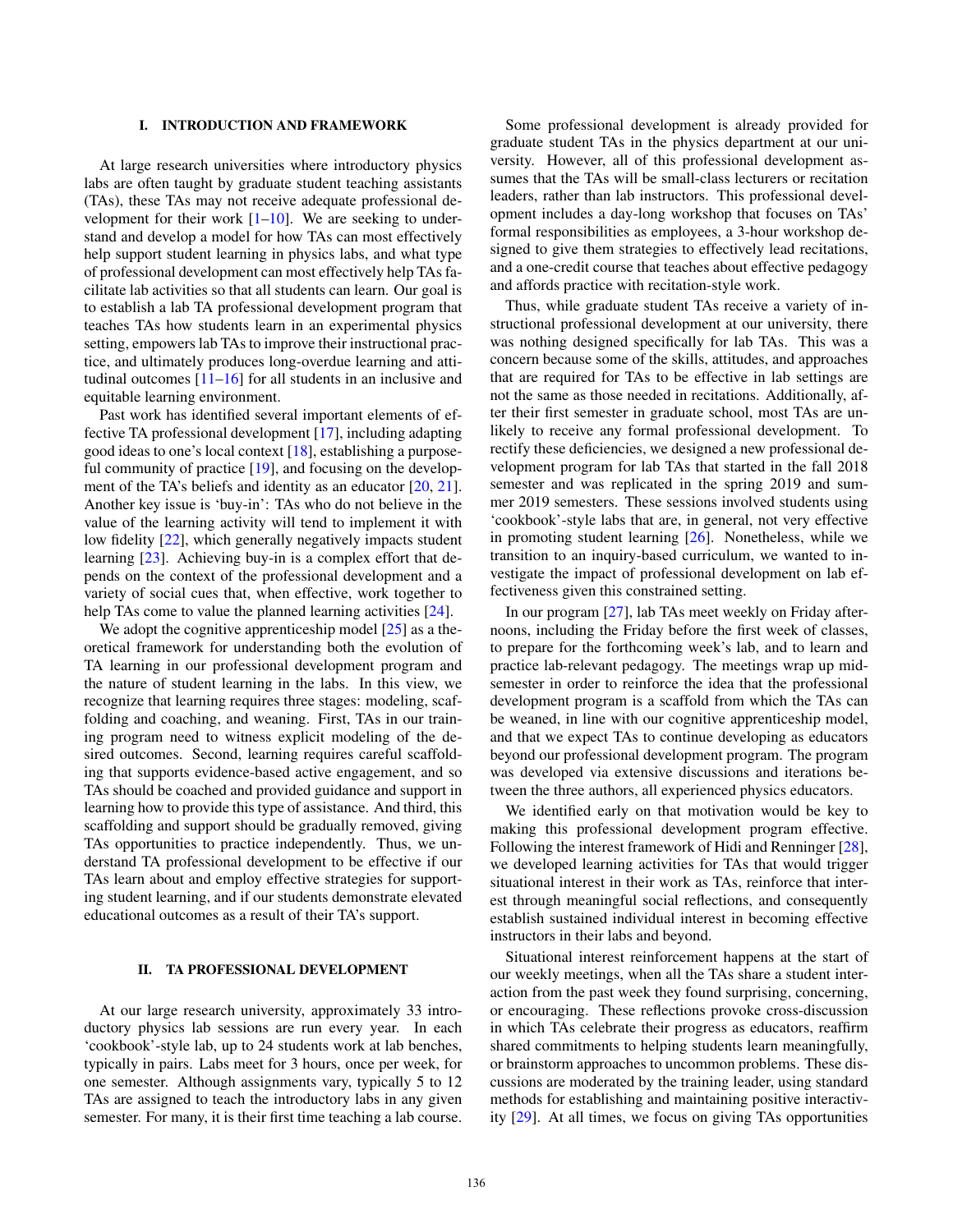to speak out in order to develop their confidence as educators.

Most of the lab TA meeting is dedicated to one or two relevant learning activities, which are designed to promote TAs' individual interest as educators. The learning activities are intended to help TAs directly improve their skills at working with students, better understand the nature of student learning [30], and develop both proficiency with the apparatus and increased levels of motivation to support students.

One learning activity we employed is role-playing student-TA interactions around key points in the lab. For this, the trainer sets up 'sabotaged' experiments in which the apparatus is miscalibrated, the analysis is incorrectly done, or a similar common issue. The scaffolding in this experiment allows TAs to practice interactions that support evidence-based active learning. After role-playing through an interaction, the TAs and trainer debrief and move to another experiment. Two other approaches we used occasionally are demonstrations, which serve as models for TAs to replicate, and conducting carefully-moderated whole-group discussions. Some sample learning activities are listed in Table [I.](#page-2-0)

<span id="page-2-0"></span>TABLE I. Sample of learning activities in the lab TA professional development program.

| Activity                             | Type             | Weeks |
|--------------------------------------|------------------|-------|
| Icebreaker                           | demonstration    | first |
| Reflections                          | group discussion | all   |
| 'Sabotaged' experiments              | role-playing     | most  |
| Equitable learning environments      | group discussion | third |
| Teaching about the nature of science | group discussion | fifth |

## III. METHODOLOGY AND RESULTS

We assess the impact of our lab TA professional development program by analyzing three different examples of ways in which the training program might have impacted TAs or students. For clarity, the methods and results of each of these three examples are presented together. We begin by asking whether the program changes how TAs think about their work in supporting student learning. Next, we investigate the behavior of TAs as they work in their lab sections to understand if the professional development has changed the nature of their interactions with students. Last, we ask whether the program has a 'second-order' effect by improving students' learning outcomes.

A. TAs' attitudes toward student learning. To assess the direct effect of the professional development program, lab TAs were asked to write short responses to variations on the question, "How will you help students have effective learning experiences?" at the start and end of the program. In total, 13 responses were collected at the start, and 11 at the end, of the fall and spring programs.

The responses show a marked transformation in how the TAs viewed their role in helping students to learn. At the beginning of the professional development program, most of the TAs described their role in terms of a traditional transmission model of education [31], as these representative excerpts illustrate:

*I will explain to them which equipment corresponds to which concept. Then they can build connections of the physics concepts to the lab.*

*[I will] add in some physical explanation into the demo at the start of lab... a feeling on physics will build up subconsciously after they leave the lab.*

The use of the verb 'explain' is abundant in these early responses, as the TAs view themselves as either telling students about physics concepts or clarifying the procedure for the lab-work. Other responses emphasize the importance of good lecture structure, clear expectations for lab report formatting, and creating a "relaxing" environment for the students. Given that most of the TAs have experienced a traditional, transmission-based style of education – and are continuing to experience that model as graduate students – it is not surprising that they rely on the transmission model of learning to frame their work. Likewise, it makes sense that the TAs view their role as helping to make the lab easier for students, as that is likely how they viewed their own TAs during their recent undergraduate experiences.

By the end of the the professional development program, however, the emphasis shifts and most of the TAs' responses celebrate students figuring things out on their own and with their lab partners, as seen in these typical quotations:

*I would encourage a student... to collaborate with peers, ask themselves more rigorous questions, etc.*

*I asked her to think of the problem in a physical sense, instead of plugging in given equations. She actually came up with the right answer... by herself.*

These final reflections indicate that after the professional development the TAs have generally discarded the transmission model in favor of a student-centered view of learning, which was one of our goals. 'Explain' is no longer used, and the responses tend to center the student's experience instead of the TA's work. Other responses emphasize the importance of encouraging positive collaboration between students and explain techniques the TAs use for supporting student meaning-making without directly supplying information.

It is not possible to conclusively determine what caused the shift in TAs' views about learning. Was it the professional development program? Their experiences as a TA in the lab? Something else? However, by comparing experienced TAs who have taught the lab before (in semesters before the professional development program) with newer TAs who have never taught labs before, it seems likely that the common factor – the lab TA professional development – played at least some role in their movement from a transmission to a constructivist view of learning.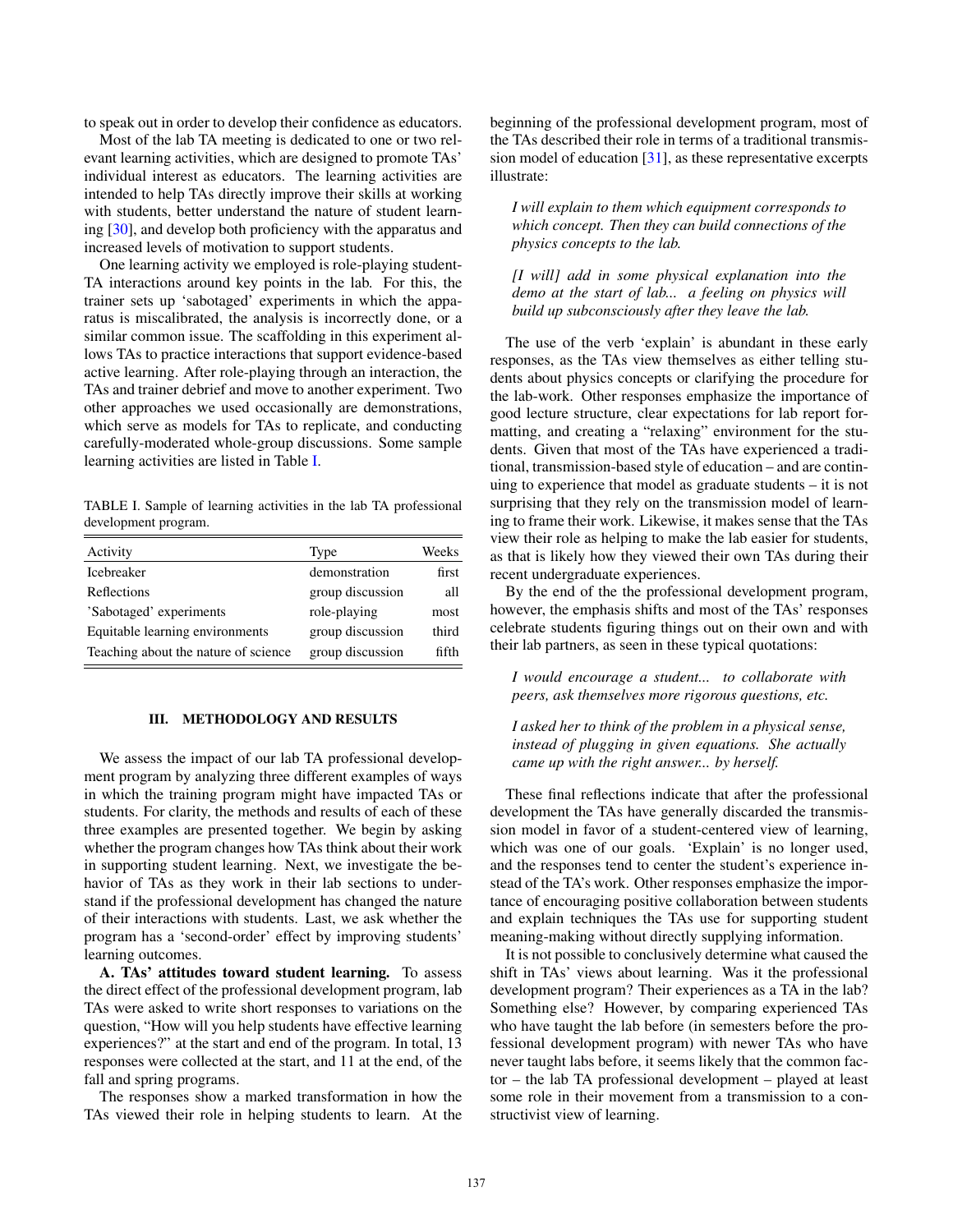B. TA-Student Interactions. Since one goal of the lab TA professional development is to get TAs to help students frame and answer their own questions, rather than just offering advice and explanations, we hypothesized that there would be a change in the nature of student-TA interactions after introducing the program. To measure the extent of these changes, we used the Real-time Instructor Observing Tool (RIOT) [32] to categorize these interactions for the same group of TAs.

The RIOT allows an observer to continuously categorize the types of activities undertaken by an instructor, in this case the lab TA. When the instructor switches from one type of activity to another, the observer records the nature of the new activity along with a timestamp. Other than infrequent occasions when the TA would be briefly checking personal notes or be out of the room, the seven categories shown in Fig. [1](#page-3-0) capture the full breadth of TA activities during the lab sessions that we observed. The data presented in Fig. [1](#page-3-0) depicts interactions for 13 TAs over 99 hours of instruction. We chose to observe during weeks 3 and 6 of our 13-week semester because the lab interactions should have reached a 'steady state' and because the lab-work for those weeks was typical, not excessively intricate, and didn't require that the lights be turned off. We also observed during week 11 for the TAs that received the professional development to explore if the effect of the training diminished after the meetings wrapped up in week 6. Complete definitions and examples of the seven types of interactions we observed are available in Ref. [32].

We adopted slightly different labels for some categories for clarity, but use the same definitions and meanings for these interaction types. For example, we use 'Actively Listening' (to question) to emphasize that the TA is engaging with nonverbal listening cues, unlike in the case of 'Watching'. Likewise, 'Explaining Content' and 'Clarifying Instructions' are forms of "talking at students" [32]. We exclude several inter-



<span id="page-3-0"></span>FIG. 1. RIOT data from a semester before the introduction of a lab TA professional development program compared with data from the fall 2018 semester, when the program was implemented. The vertical axis shows the fraction of time spent in each of 7 different types of interaction, averaged over the 6 and 7 TAs observed during that semester.

action types that are not relevant to our labs and the relatively rare cases when the TA is not interacting with students.

Two specific examples of these categories will be relevant to our analysis. 'Open Dialogue' is an interaction in which a student is contributing more than half the words (or ideas) to a conversation and is actively developing an understanding of physics or lab ideas, while the TA plays a supporting role by asking prompting questions or helping students to frame their ideas, as opposed to 'Closed Dialogue' which is TAdominated. 'Actively Listening' means that the TA is near a group of students and showing an active interest in their discussion through non-verbal cues such as establishing eye contact, body positioning, or gestures, but isn't participating in the conversation as a contributor.

Two differences stand out in Fig. [1.](#page-3-0) First, the amount of time that TAs devote to 'Open Dialogue' is larger for the TAs who have completed the professional development program, and it seems to increase while the TAs are engaged in the program. This behavior aligns with our goals and with the responses we discussed in section IIIA: the TAs are more likely to let students lead their conversations, prompting rather than telling, and helping the students to formulate and answer their own questions.

Second, the TAs who have taken the professional development program devote approximately twice as much time to 'Active Listening' as those who haven't taken the program. In practice, this manifests as the TAs being more willing to engage with students and offer non-verbal support and attention as the students complete their lab-work. In our observations, this increased level of 'Active Listening' appears to be aligned with TAs being increasingly comfortable interacting with students when they can position themselves as guides rather than feeling compelled to adopt the role of an all-knowing expert. In other words, the TAs were comfortable simply being there and talking with the students, and didn't feel the need to adopt a 'hide or provide' behavior, in which they only approached student groups if they felt they had some information to share.

Teaching is certainly a complex endeavor, and no one interaction type is necessarily better than any other in all circumstances. Good educators typically use a combination of many types of interaction [33]. Overall, though, we find some evidence that the balance of interaction types after the professional development program is better-aligned to the goal of supporting student-led active learning for TAs who have taken the program.

C. Student Outcomes. While both TA attitudes and interactions show improvements, the fundamental goal in our new TA professional development program is to improve student learning in the labs. Thus, in order to ascertain the impact of our lab TA program on student learning, we need to compare students whose TAs did deliver the learning support we designed in our professional develop program with those students whose TAs did not deliver this support. Here we discuss it in relation to the lab TA professional development module related to the nature of science (NoS).

The nature of science is a set of beliefs about the episte-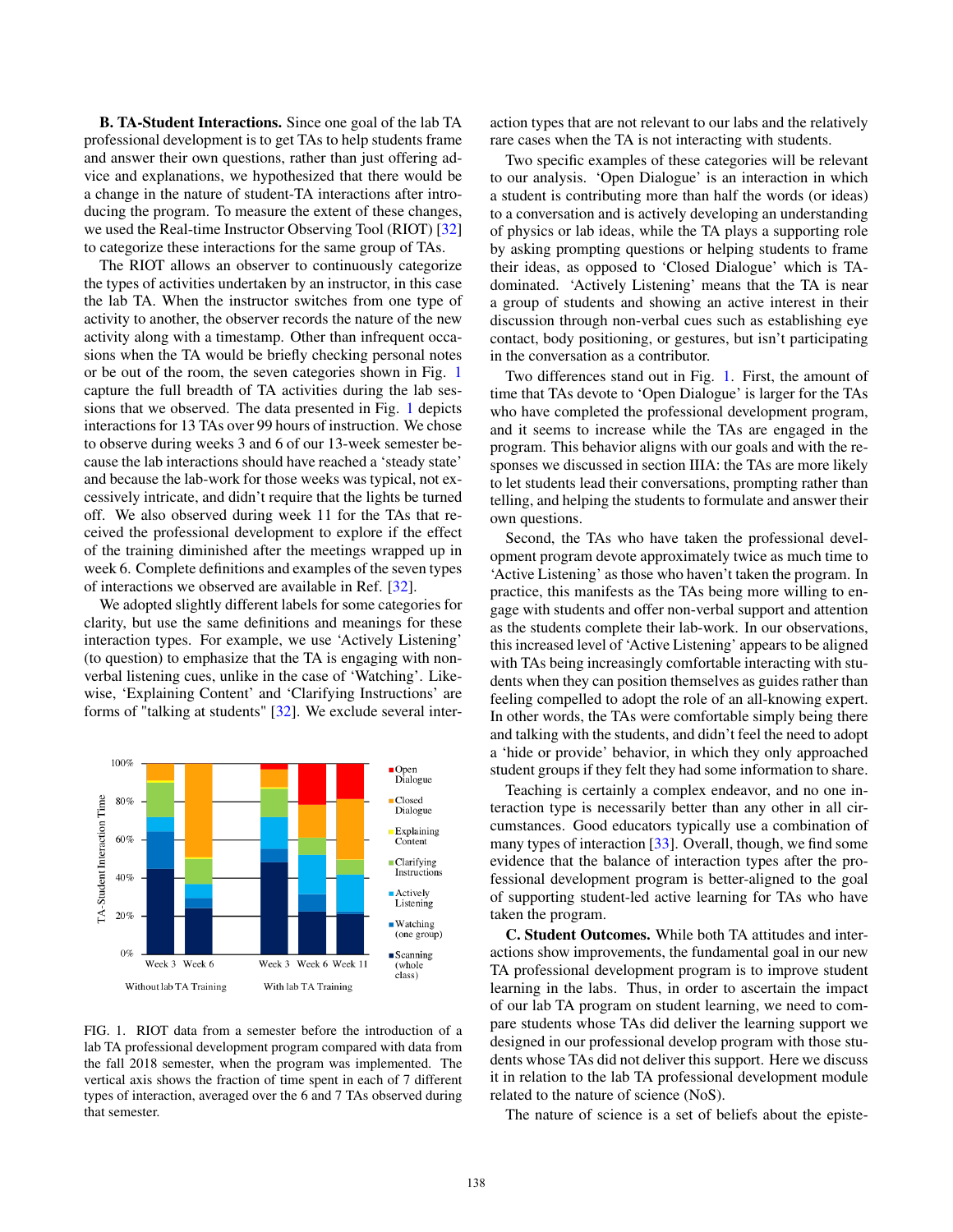mology of science, i.e.: principles that we might identify as fundamental characteristics of Western scientific work. These include such ideas as 'theories require evidence', 'science makes predictions', and 'scientists seek to avoid bias' [34].

We observed that for the fall 2018 implementation, our professional development module for the nature of science had an abnormally low level of engagement from our TAs. During the program, most of the TAs merely went through the motions, and during lab observations later in the semester we saw no evidence that they used the proposed strategies in their labs. However, two TAs clearly and unambiguously bucked the trend: they engaged in a lengthy discussion about the value of explicit instruction on the nature of science that went beyond the training session, and we observed them using our strategies in their lab sessions on multiple occasions. Thus, by comparing the 74 students who received this NoS treatment from their TA to the 207 who did not, we estimate the impact of having a TA engaged with NoS instruction.

As a dependent variable, we rely on a categorization of E-CLASS items [35] that identified a cluster of 6 items as relevant to NoS in our context [36]. E-CLASS scores indicate the degree to which a student agrees with expert-like attitudes toward 30 items related to experimental science. As shown in Fig. [2,](#page-4-0) when we consider the 'Other TAs' that did not engage with the value of teaching NoS, the average change in score for the 6 NoS-related items is more negative than for each of the 24 other E-CLASS items, indicating that our students typically regress more on the nature of science items than on the other items in E-CLASS. And while the decrease in our setting is somewhat more negative than in the national sample from [35], a similar pattern appears, suggesting that these 6 NoS-related items are particularly vulnerable.

For the TAs who have adopted NoS instruction, we observe a decrease on the 24 non-NoS items that is comparable to the



<span id="page-4-0"></span>FIG. 2. Change in E-CLASS item scores between pre- and postinstruction assessments, averaged over the 24 and 6 E-CLASS items identified as either not, or belonging to, a cluster related to the nature of science. TAs who were active in discussing NoS during the program and who explicitly talked about it in their labs are compared to those who did not. National comparison sample from [35].

decrease seen by the other TAs, but a sizable increase on the

6 NoS-related items. Using a mixed-effect ANCOVA model controlling for overall pre-test E-CLASS score, and with satisfactory normality and homogeneity of variance, we find a statistically significant difference between our two TA groups and the two item categories  $(F(1, 279) = 11.5, p < 0.001)$ .

We note that the lab-work in this study employed a 'cookbook'-style approach that will be replaced with an evidence-based active learning approach [26] starting in fall 2019. We expect that overall E-CLASS score improvements will require both that TAs are effectively trained (and adopt the strategies learned in this professional development) and that inquiry-based learning activities are in place.

We can draw two conclusions from this result. First, students attitudes about experimental physics, as measured by at least some of the E-CLASS items, can be influenced by the interactions and learning that are offered by graduate student TAs in the introductory lab. Second, TA buy-in for particular instructional strategies is essential in order for this to happen.

#### IV. DISCUSSION AND IMPLICATIONS

At three levels of analysis, we find evidence that an effective lab TA professional development program has the potential to positively impact the work undertaken by TAs and the learning of their students. After the professional development program, lab TAs demonstrated a shift in how they viewed their role as instructors and how they thought about the nature of student learning. It appears that the lab TAs who completed the program were also more likely to 'walk the walk,' interacting with students in ways that are commensurate with what we sought to teach them about supporting active engagement learning. And when lab TAs took up the new approach to teaching a topic, such as explicitly engaging in discussions about the nature of science, student attitudes corresponding to that topic became more expert-like.

The nature of the work done by lab TAs, the activities involved in our program, and the improvements noted above act together to shine light on the importance of specialized professional development for TAs who are working in lab settings. While there is overlap with how we might train TAs to support evidence-based active engagement learning, the need to develop mastery at troubleshooting apparatus and to address issues such as the nature of science means that lab TAs should be receiving dedicated professional development in order to be effective in their work.

As seen in the case of our nature of science module, some improvement is still needed for our professional development program. TA 'buy-in' remains a vital issue, especially for the NoS module, and as we go forward we will continue working to improve the social and structural factors that can drive TA buy-in [24]. However, even with an imperfect professional development program and 'cookbook'-style labs, and through the inevitable noise of implementation, these results suggests that lab TA professional development has the potential to have a positive impact on TA performance and effectiveness.